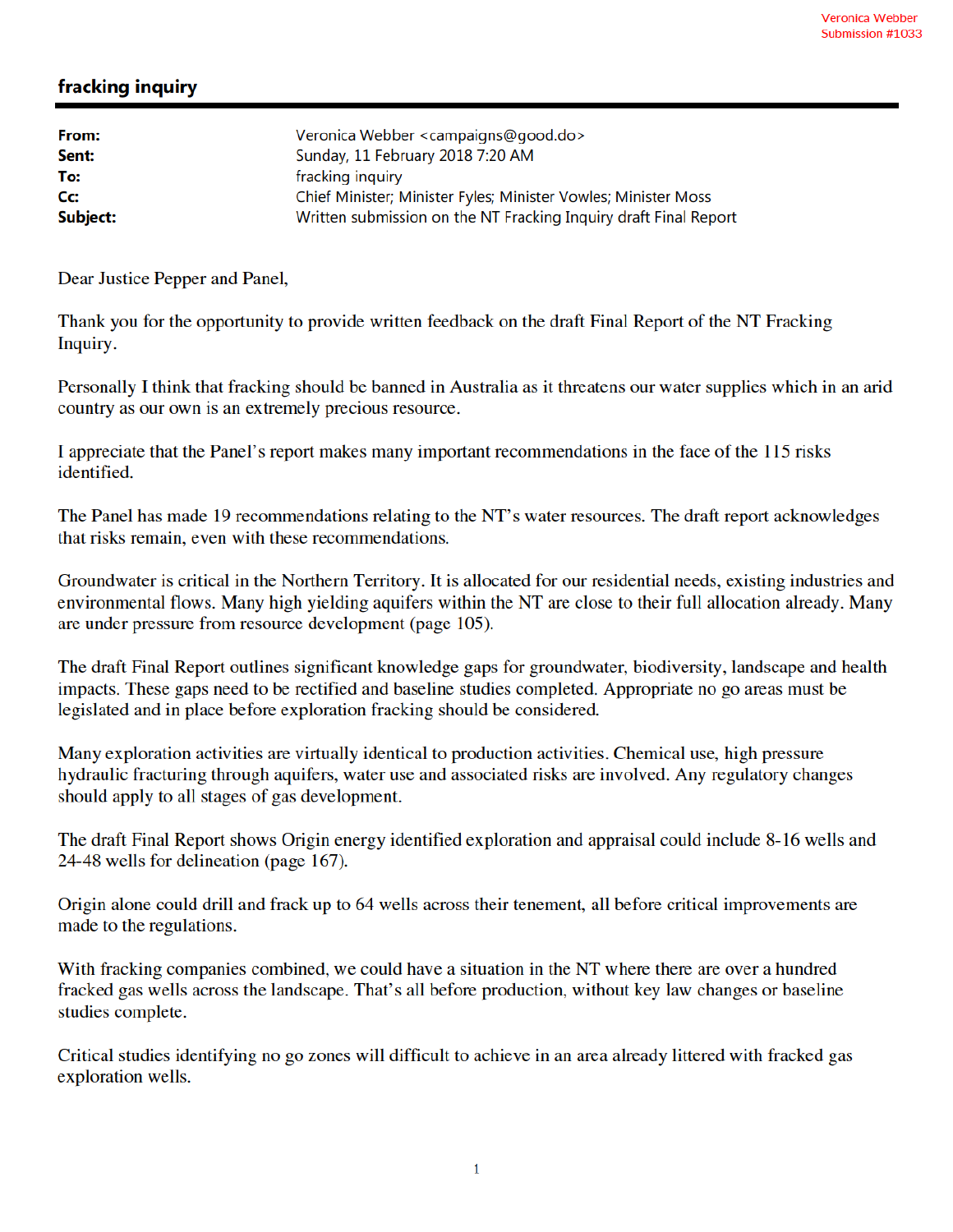I support the swath of new regulations and legislation required to try and protect landholders and water. However, that work needs to happen before the oil and gas industry is permitted to start fracking in the Northern Territory again.

The below critical recommendations must be improved and work completed BEFORE EXPLORATION fracking takes place.

Recommendation 5.1 (Enforceable code of practice for abandonment of onshore gas wells)

Recommendation 5.6 (Wastewater management framework)

Recommendation 7.1 (Water Act amended for shale extraction licence and payment for water)

Recommendation 7.4 (Strategic regional environmental and baseline assessment (SREBA), including a regional groundwater model, be developed and undertaken)

Recommendation 8.4 (Fire management plan and 10 year baseline assessment)

Recommendation 9.2 (Code of practice be developed and implemented for monitoring, detection and reporting of methane emissions)

Recommendation 10.1 (Human Health Risk Assessment prepared and approved)

Recommendation 12.11 (Social impact management plan) This recommendation should also be extended to allow for the legal right to say 'no' to fracking.

Recommendation 14.1 (Design and implement a full cost recovery system for fracking regulation)

Recommendation 14.16 (Legislation to regulate seismic surveys, drilling, hydraulic fracturing, and well abandonment)

Recommendation 14.18 (Fit and proper person test)

Recommendation 15.1 (Strategic regional environmental and baseline assessment (SREBA) undertaken and no go zones implemented)

In the NT there is a saying, "Once you frack you can't go back." Exploration fracking is no different. The studies, legal improvements and no-go zones suggested by the panel are critical. They must be actioned before any further fracking exploration.

Let's not wait until the production phase to put in place critical new regulations and laws. We must avoid delays to the protection of the Northern Territory's water, landscapes and people.

Thank you for considering my feedback on this critical matter for the future of the Northern Territory.

Yours sincerely, Veronica Webber

This email was sent by Veronica Webber via Do Gooder, a website that allows<br>people to contact you regarding issues they consider important. In accordance with web protocol FC 3834 we have set the FROM field of this email to our generic no-reply address at campaigns@good.do, however Veronica provided an email address ( ) which we included in the REPLY-TO field.